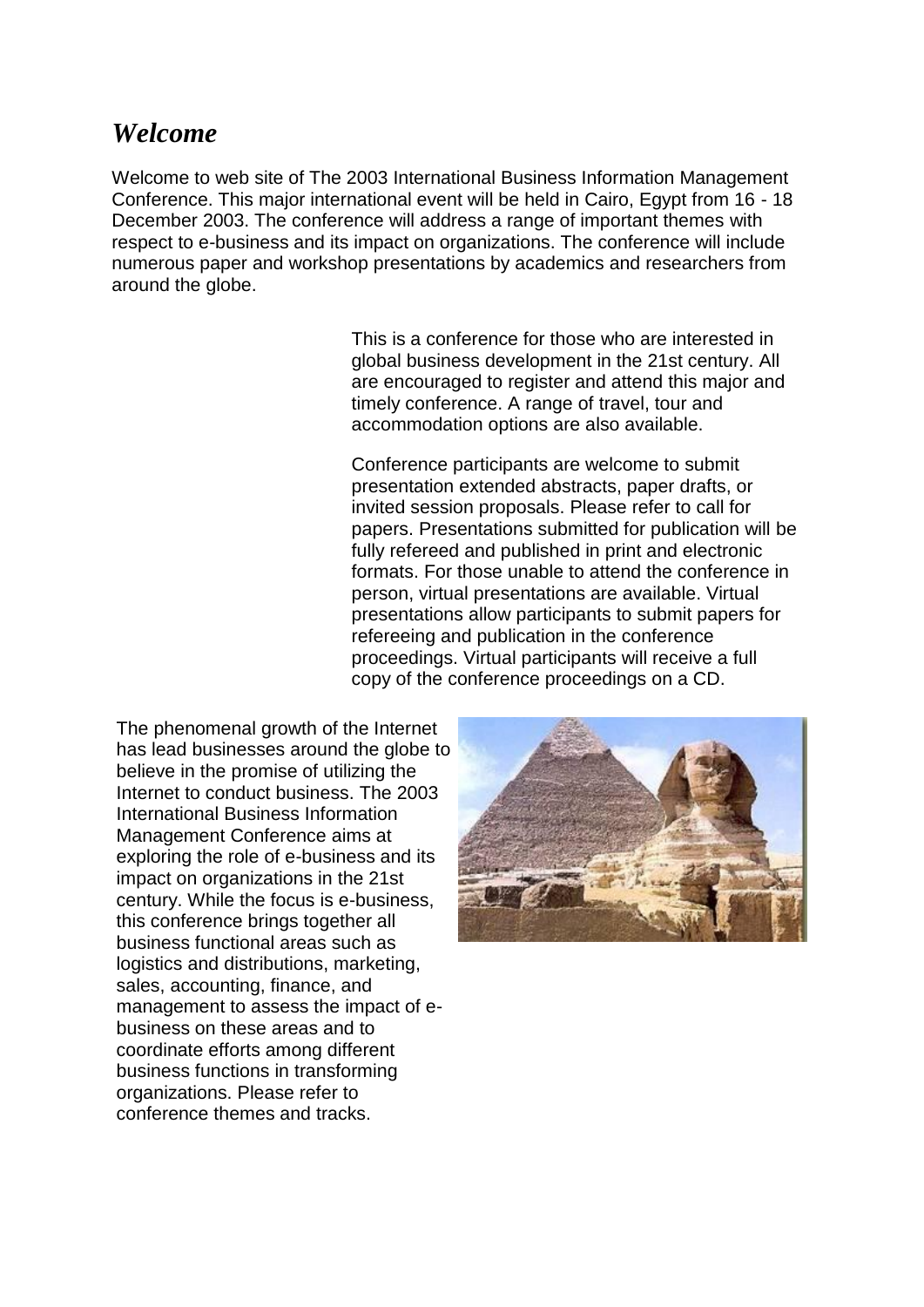# *Conference Chair*

*Khalid S. Soliman, Hofstra University, USA e-mail: [khalid.soliman@hofstra.edu](mailto:khalid.soliman@hofstra.edu)*

# *Local Chair*

*Yasser El-Kassrawy, Tanta University, Egypt*

# *Local Organizing Chair*

*Wessam Salah, Cairo, Egypt*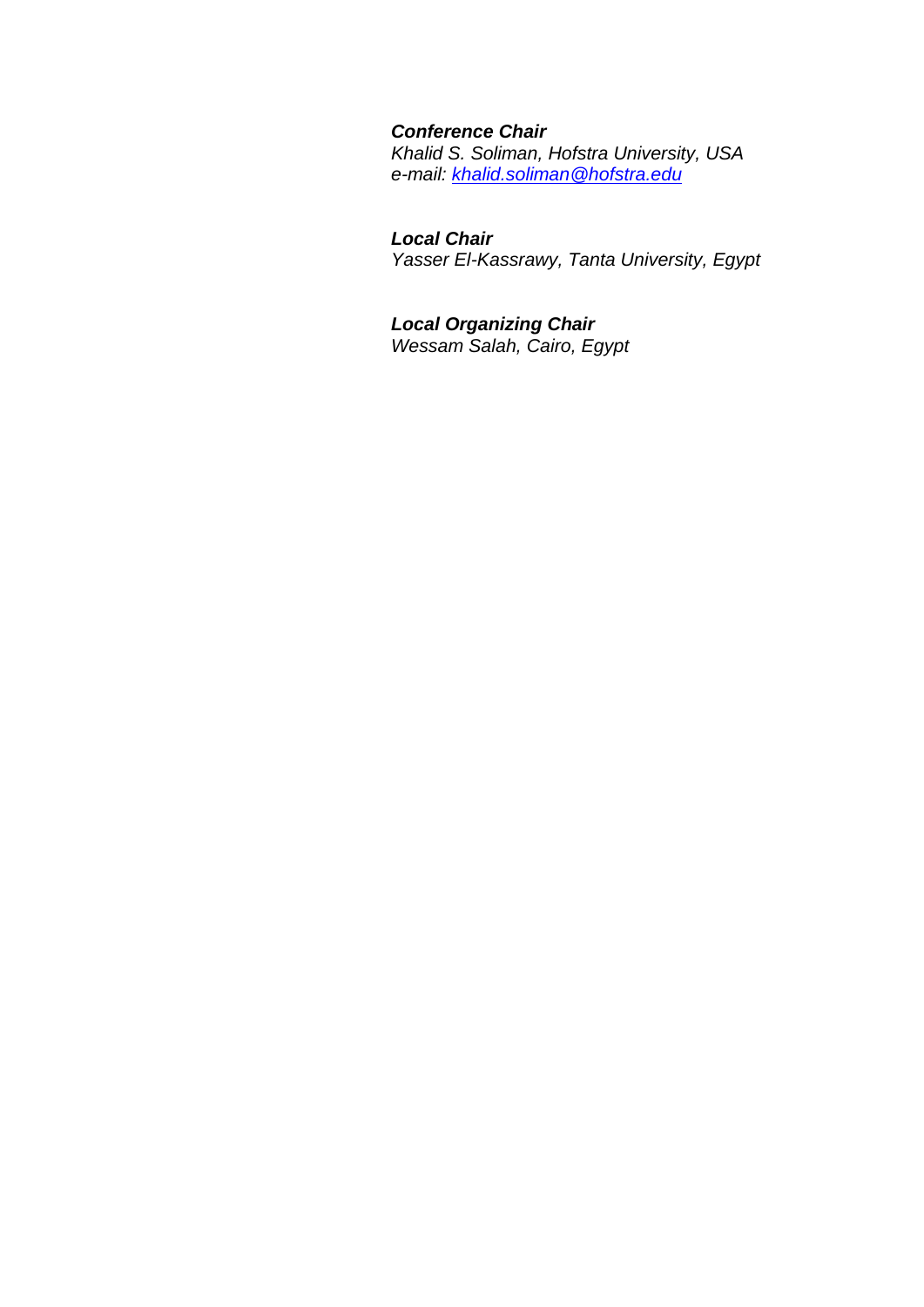# *Accepted papers*

updated Nov. 23, 2003

The following papers have been accepted for presentation in the IBIM '03 conference and for inclusion in the conference proceedings. This page is updated on a regular basis.

-------------------------------------------

# **Development of an Individual-Level Theory to Explain the Adoption and Use of ERP Systems: How Type of Training Can Improve Acceptance Rates**

Mark Srite, The University of Wisconsin - Milwaukee, USA En Mao, The University of Wisconsin - Milwaukee, USA Marcus Rothenberger, The University of Wisconsin - Milwaukee, USA

## **Indirect Cost Taxonomies for Information Systems Projects**

Ahmad Ghoneim, Brunel University, UK Zahir Irani, Brunel University, UK Peter E.D. Love, Edith Cowan University, Australia

# **Security and Privacy Issues as Barriers to E-Commerce Growth: A Consumer Perspective**

Noor Raihan Ab Hamid, Multimedia University, Malaysia. Elena Chiang Abdullah, Multimedia University, Malaysia. Sarabdeen Jawahitha, Multimedia University, Malaysia.

# **Issues of ERP Adoption in Developing Country: The Example of China**

Yuhong Tian, University of Nebraska-Lincoln, USA

## **TQM Practices: Continuous Improvement and Problem Prevention**

Noorliza Karia,Universiti Sains Malaysia, Malaysia Muhammad Hasmi, Universiti Sains Malaysia, Malaysia Hassan Asaari, Universiti Sains Malaysia, Malaysia

## **On the Criteria of Content Web Search Enablement**

Mohamed Radaideh, United Arab Emarates University, UAE

# **Customization of ERP Systems: An Exploratory Study of Drivers and Motives**

Marcus Rothenberger, The University of Wisconsin - Milwaukee, USA Mark Srite, The University of Wisconsin - Milwaukee, USA

# **The Adoption and Use of EDI and Non-EDI E-Commerce in Regional SMEs: A Comparison of Driving Forces, Benefits and Disadvantages of Adoption**

Robert MacGregor, University of Wollongong, Australia Lejla Vrazalic, University of Wollongong, Australia Lawrie Schafe, University of Wollongong, Australia Deborah Bunker, University of New South Wales, Australia Sten Carrlson, Karlstad University, Sweden Monika Magnusson, Karlstad University, Sweden

# **E-Government: The Dubai Experience**